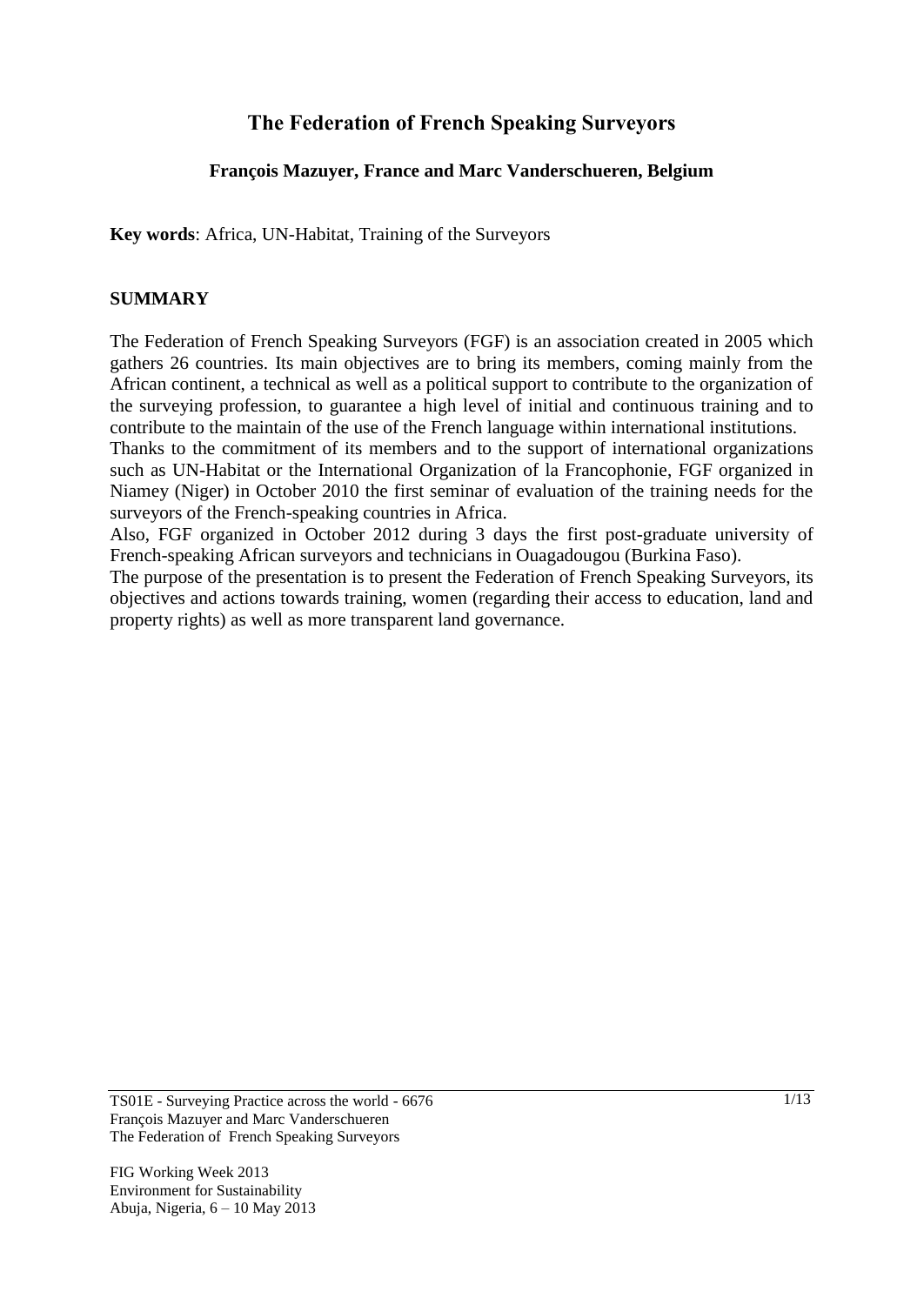# **The Federation of French Speaking Surveyors**

### **François Mazuyer, France and Marc Vanderschueren, Belgium**

### **1. FGF : PRESENTATION OF THE ASSOCIATION**

### **1.1 Creation**

The Federation of French-speaking surveyors (Fédération des géomètres francophones – FGF in French) was created in 2005 in Rabat. The idea was gather the French-speaking surveyors from 3 different continents (Europe, Africa, America) to promote the use of the French language in international organizations but also, and above all, to help the surveyors who cannot speak English take part in international conferences and working groups.

The Federation of International Surveyors (FIG) was created in Paris in 1878 with French as the official language. As time goes by, the number of members grew and English became the working language. But French-speaking African countries found it sometimes difficult to go through the procedures to become members with different commissions and make presentations during the annual working weeks.

In 2009, FGF launched the idea to organize French-speaking sessions during the FIG working week in Eilat (Israel). Fig President, Stig Enemark, very kindly accepted to support this initiative. 10 papers were are submitted which we enough to organize 2 sessions which was a real success. French-speaking sessions were then organized during the following Working Weeks : Sydney (2010), Marrakech (2011), Rome (2012) with the support of the past and new president, Mr. Cheehai TEO. French-speaking sessions will also be organized during the Working Week 2013 in Abuja (Nigeria).

### **1.2 Members**

FGF is now composed of 26 countries : Algeria, Belgium, Benin, Burkina Faso, Burundi, Cameroon, Canada, Czech Republic, Dem. Rep. of the Congo, France, Gabon, Haiti, Italy, Ivory Coast, Lebanon, Lithuania, Madagascar, Mali, Morocco, Niger, Quebec, Rep. of the Congo, Romania, Senegal, Switzerland, Togo, Tunisia.

According to the statues, FGF gathers the surveyors designated by their national order or national professional association which are officially recognized by the public authorities.

Individual members can take part in general assemblies or workshops but they have no voting rights. The delegation of each member country shall be of 3 people maximum.

### **1.3 General assemblies**

General assemblies shall take place every two years but in practice a general assembly is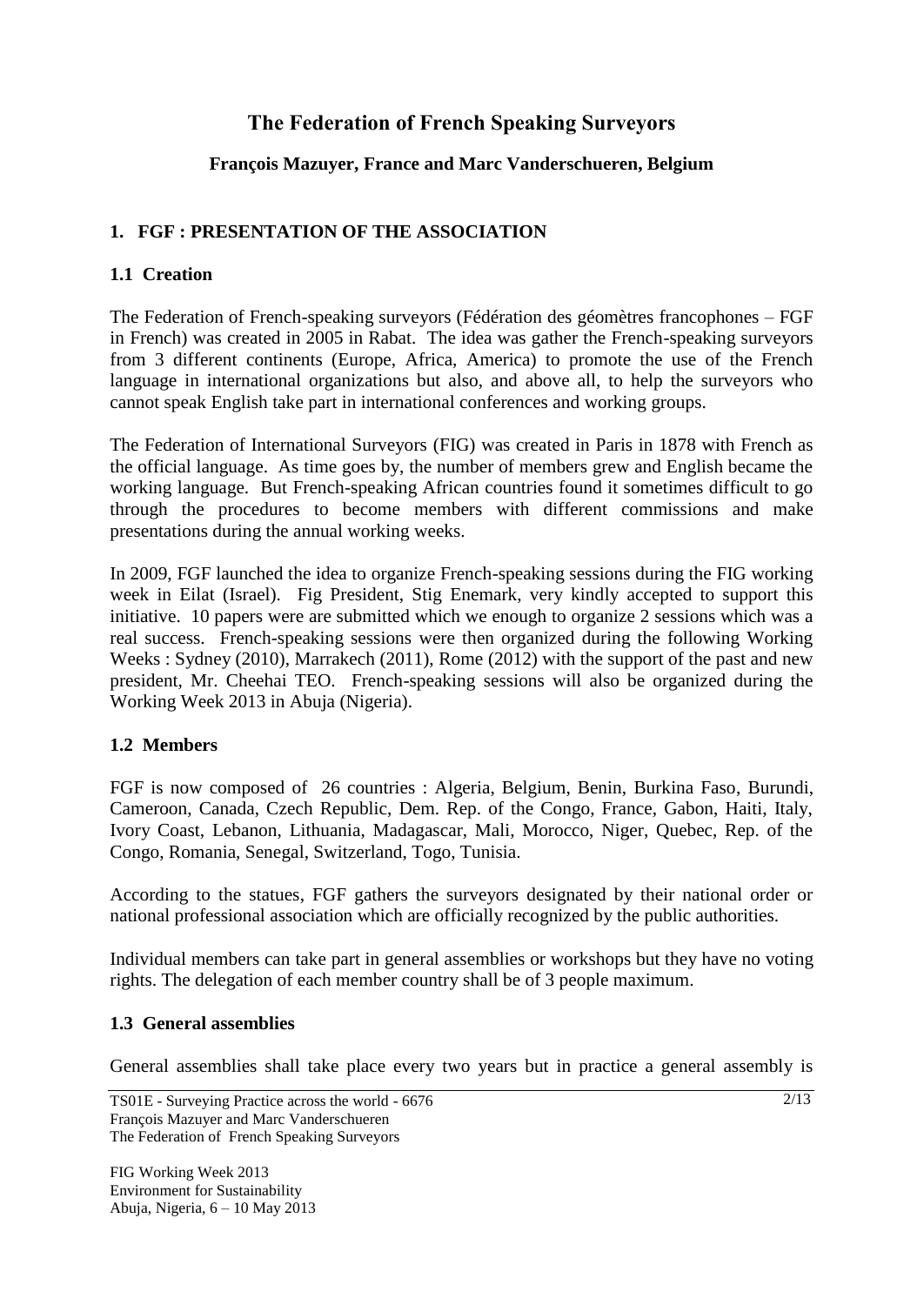organized almost every year : Prague (2009), Eilat (2010), Marrakech (2011), Ouagadougou (2012).

### **1.4 General assemblies**

FGF is run by an executive Board and a president who are elected for 4 years. The first president was Mr. Alain GAUDET (France) from 2005 to 2009.

Mr. François MAZUYER (France) was then elected in 2009 and his mandate will run until the next GA in October 2013.

| <b>President</b>                                   | <b>Mr. François MAZUYER</b> | <b>France</b>      |
|----------------------------------------------------|-----------------------------|--------------------|
| <b>Vice President</b>                              | Mr. Aziz HILALI             | <b>Morocco</b>     |
| <b>Treasurer</b>                                   | <b>Mrs. Annick JATON</b>    | Quebec             |
|                                                    |                             |                    |
| <b>Treasurer by interim</b>                        | Mr. René SONNEY             | <b>Switzerland</b> |
| <b>Secretary</b>                                   | Mr. Sebti SIDHOUM           | <b>Algeria</b>     |
| <b>FGF</b> representative to FIG                   | Mr.<br><b>Marc</b>          | <b>Belgium</b>     |
|                                                    | <b>VANDERSCHUEREN</b>       |                    |
| FGF representative to the                          | <b>Mr. Sarkis FADOUS</b>    | Lebanon            |
| <b>Arab Union of surveyors</b>                     |                             |                    |
| FGF representative to the                          | Mr. Mamadou CAMARA          | Mali               |
| <b>African countriers</b>                          |                             |                    |
| representative for   Mr. Jules POFAGI<br>$\bf FGF$ |                             | <b>Benin</b>       |
| training                                           |                             |                    |
| FGF<br>representative                              | for   Mr. Pierre TESSIER    | Canada             |
| communication<br>and                               |                             |                    |
| sponsors                                           |                             |                    |

The Executive Board, elected in 2009, is composed as follows :

### **1.5 Finances**

As regards of the association, each member country shall pay every year its membership fee of minimum 300 Euros. The level of the fee is voluntarily very low to enable every African country to become a member of the association. But the fees do not cover the expenses of the association which can, hopefully, rely on sponsors such as UN HABITAT.

Trimble, the French Order of licensed surveyors, or other French companies.

### **1.6 Actions**

FGF has an important role to play as regards the support that the association can bring to the organization of the profession. Surveyors may find difficult to get support from their national administration and government. It is therefore essential that surveyors are well organized to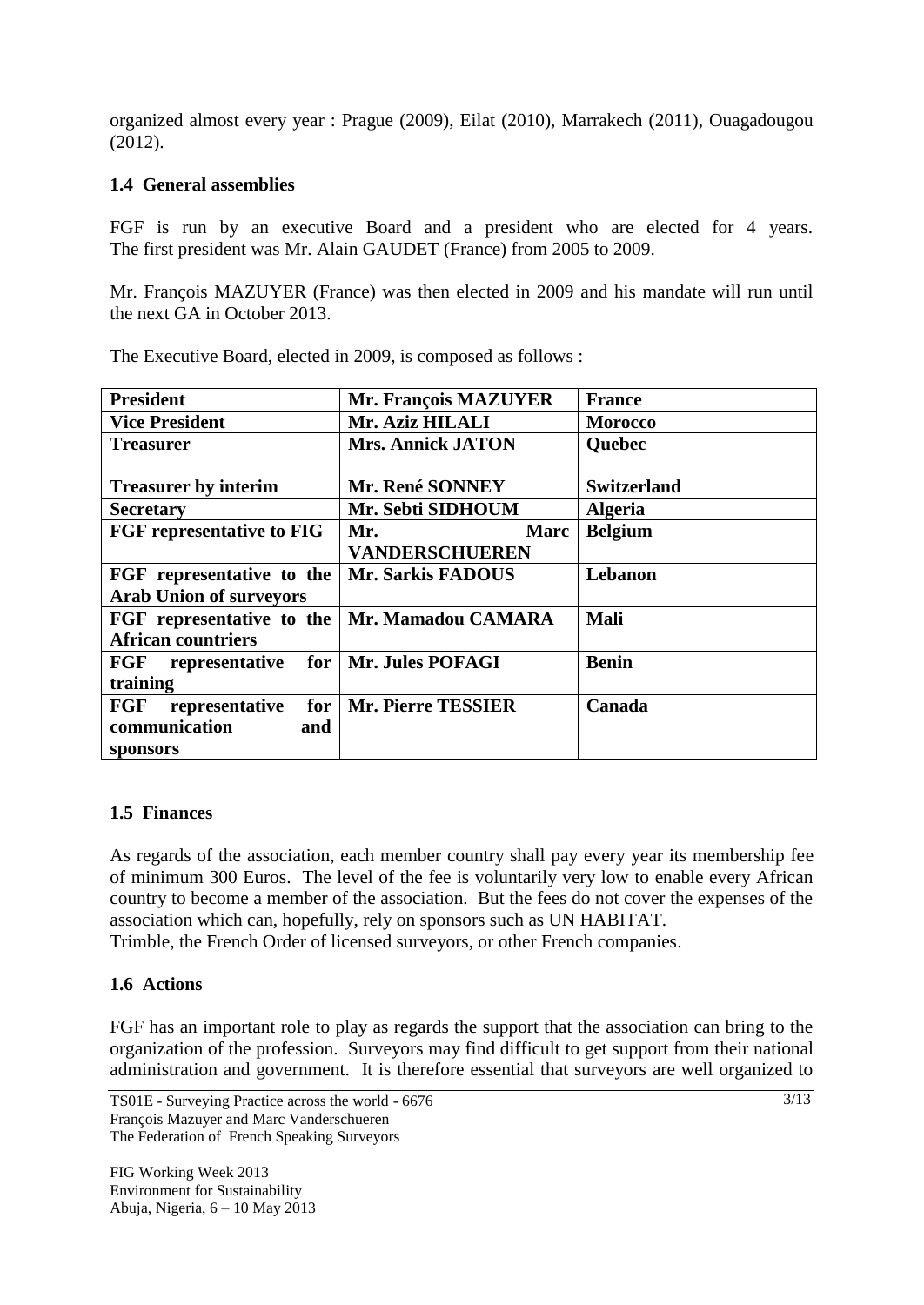promote their activities and recognized for their expertise. This was the case with Madagascar or Burkina Faso for instance. Continuous professional training is another major action of FGF.

### **2. CASE STUDY 1 : THE "FGF" SEMINAR IN NIAMEY (OCTOBER 2010)**

### **2.1 The Organization of the Seminar**

The Seminar for the Assessment of Training Needs for land surveyors in Sub-Saharian Africa occured in the Grand Hotel of Niamey on October  $14<sup>th</sup>$  and  $15<sup>th</sup>$  2010 with the financial participation of UN-Habitat. The following countries have taken part in the seminar : Benin, Burkina Faso, Cameroon, the Central African Republic, the Democratic Republic of Congo, the Ivory Coast, Gabon, Ghana (even if this country finally could not join in the seminar), Mali, Madagascar, Niger, Nigeria, Senegal, Chad and Togo.

Moreover two training centres for the land surveyors, which have experience in the export of know-how, that is to say the "Université Laval of Québec", which has worked out an online training as regards the forestry, especially on the Congo basin, and "l'Ecole supérieure des géomètres et topographes (ESGT) de France" (French High School for Surveyors and Topographers), which during a few years was decentralized in the Lebanon, have agreed to participate.

Unfortunately the kidnappings occuring in the Northern Niger a few weeks before October 2010 have prevented the invited participants from participating in this seminar.

Nevertheless seventeen countries, inclunding France and Belgium, were represented by more than eighty participants. During the two seminar's working days, a lot of work was achieved, each country carrying out a presentation during twenty minutes followed by a debate with the audience.

On the morning of the first day, after the opening speeches of the AGEN's President, the FGF's president, the FIG's representative, UN Habitat's representative and the Minister of Niger for Infrastructure, we directly got to the heart of the matter with the presentations of Benin, Burkina Faso, the Central African Republic and the Université Laval. In the afternoon, the presentations of Madagascar, Ivory Coast, Gabon and, during the second meeting, the presentations of Mali and Niger have taken place.

The day after, in the morning, the presentations of Chad, Nigeria, Togo, Senegal and the Democratic Republic of Congo have been carried out.

### **2.2 Relevant Issues**

The following facts have emerged from the various presentations and the following debates:

**- a lack of schools,** especially to train engineers, as the training centres for technicians are more numerous and better spread out. Therefore it ensues that studying abroad and especially in Europe is **very expensive**, which implies that, even with a scholarship system, this kind of education is not open by far to everyone ;

- **a lack of qualified land surveyors** per country, in the private sector or in the administration (for instance, in Chad the ESTP has trained 22 topographers in eighteen years and some of them are not from Chad) ;

TS01E - Surveying Practice across the world - 6676 François Mazuyer and Marc Vanderschueren The Federation of French Speaking Surveyors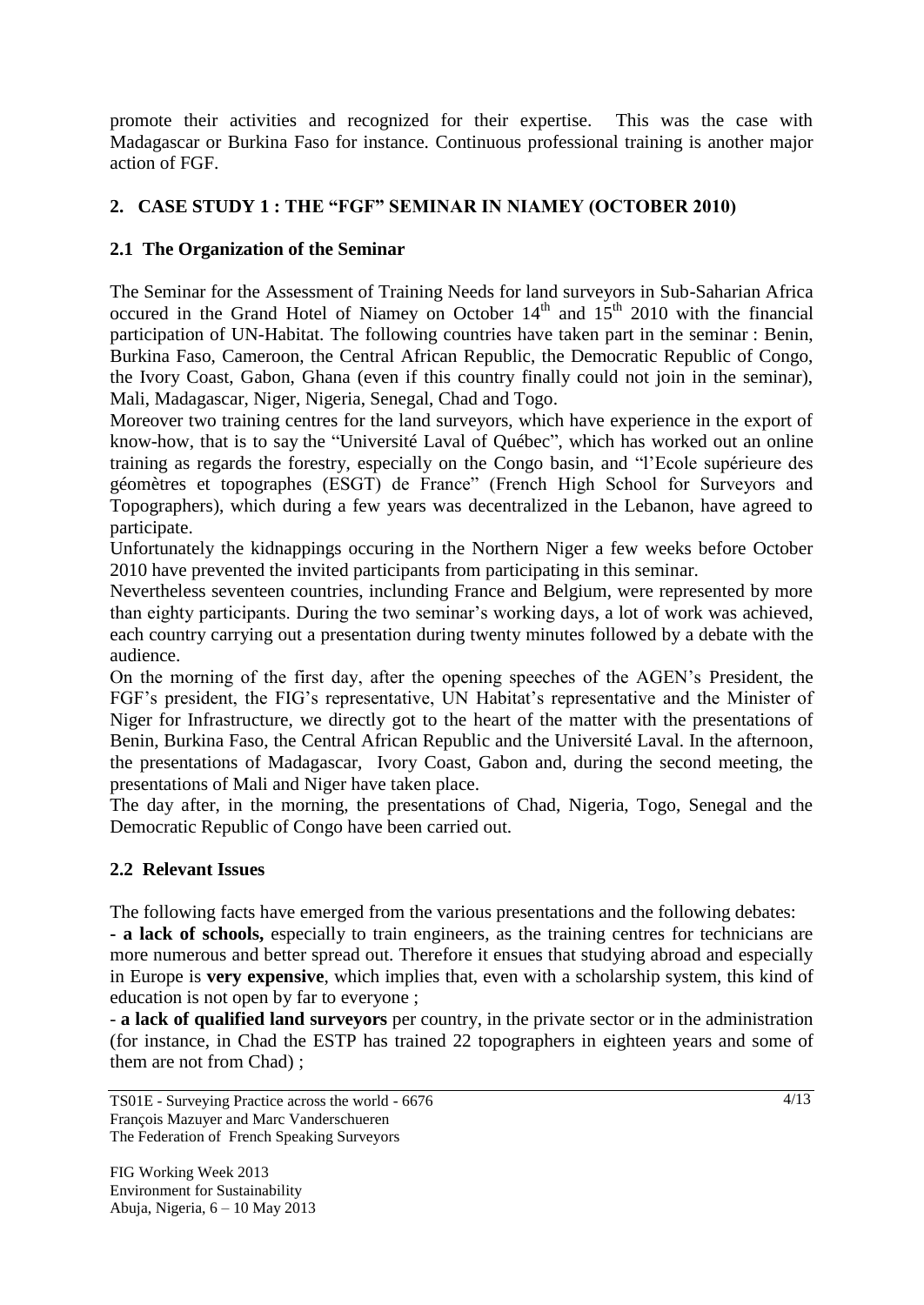- **a shortage of know-how** as regards the local **land law**, when the land surveyor has studied abroad. When there are schools in the country;

- **a lack of continuing education for the trainers** has been noticed and the students directly suffer on this account.

- a lack of communication between the trainers and between the schools;

**- a problem in some countries to interest young people in this profession.** There is an even more important problem to interest them in teaching, because of the very low wage level for the teachers in comparison with a job in the private sector with the same level of qualification. This problem even occurs in Nigeria, where four universities are yet located. Surveying engineers with a master's degree (Bac  $+5$ ) are there trained, because many lucrative job opportunites are available in the oil industry (Nigeria is the  $6<sup>th</sup>$  largest oil producer among the OPEC). The same problem takes place in Mali with the gold mines. The direct consequences of that situation are an **accelerated ageing of the teachers**, a drop of their level of qualification and an important quantitative shortage. For instance, in Madagascar, only three trainers have a degree. In Bamako's ENI, the average level of the teachers is constantly dropping. For more than ten years there has been no recruitment of civil servants or training of the few remaining civil servants. In ten years the teachers' staff in the geodesy training path has dropped from 5 to 3, with only two engineers and one technician;

**- a lack of interest from States and governments in this training path,** largely due to the fact that, in view of the necessary material for this training, it is more expensive than the study to become lawyer or notary for instance**.** As an aggravating circumstance this traning is only intended for a small number of students;

**- a lack of equipment**, to which large problems as regards the maintenance are added. The trainers would like to teach the computer-aided drafting but they only have drawing pens. Practical work is carried out on devices dated from the sixties (for instance : T1, T2, RDS) and in order to have GPS, contract military workers must come with their own material.

### **2.3 The Proposals issued at the Seminar**

The land surveyor's part within the society is too important to be practised by people, who do not have the required level of competence.

The synthesis of the answers to the preliminary question paper as well as the synthesis of the various presentations and following debates lead us to the following observations and proposals.

### 2.3.1 To help to organize the profession in the countries, where it is not organized, in order to :

- have only one interlocutor for the public authorities, to better communicate about the profession and to attract the young people to that training path.
- to check the practise of the profession, the diploma allowing to practise, the quality of this practise, to fight against the illegal practise and the risk of trade in false diplomas as well as a better involvement in the elaboration of programs of initial and continuing training .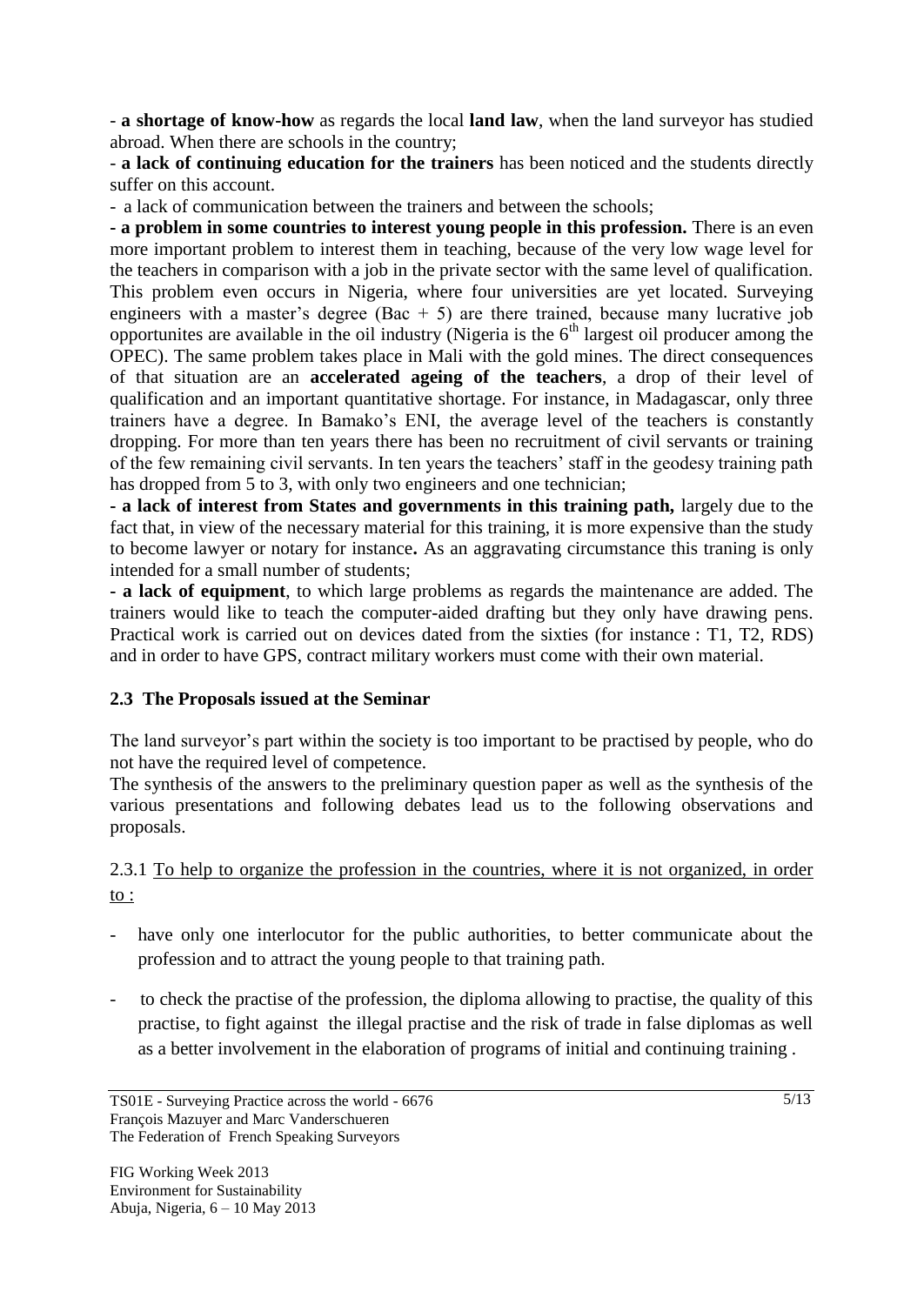but the orders must not reveal themselves as being paralyzing or protectionist. On the contrary they must help to open this training path and the internal promotion, which can be a great solution to the problem as regards the renewal of the staff. Which better land surveyor than the one who has the knowledge, started at the bottom of the ladder and who, by working and improving his level of practise, can reach positions of great responsability ? This will also help to accelerate the femininzing of the profession.

### **2.3.2** To harmonize the conditions of access to the profession

especially the minimum level of study required to practise, in order that the profession will not be practised by people, who do not have the required level of competence.

### **2.3.3** To set up a training system of reference for the land surveyors

a common base for all countries of Sub-Saharian Africa, which can also be adjusted according to the degree course (technicians and engineers, who are not land surveyors). To create the opportunity of a diploma acknowledged by the Ministry of Education of each country of this area (government diploma).

### **2.3.4** Another priority will be a better training of the trainers

(initial and continuing education). A profile must be set up. Then a network of trainers must be created possibly by the FGF, in order for them to share their experiences and meet each other. A list of the trainers must also be set up. This Working Group was led by Roch Bah from Benin and the Working Group deposited his conclusions in 2012.

### **2.3.5** Upgrading and continuing education of the land surveyors as well as technicians:

- To set up Summer Universities for the area under some conditions to be defined and with the participation of international experts;
- To use the online training
- **2.3.6** Problems as regards the equipment, which cannot be solved without first solving problems as regards the maintenance.

To get in touch with the manufacturers and bring them into contact with the universities, which can train technicians in the maintenance field.

### **2.4 The Conclusion of the representative of UN-Habitat**

- Problem as regards the new strategies and the land policy – system of reference –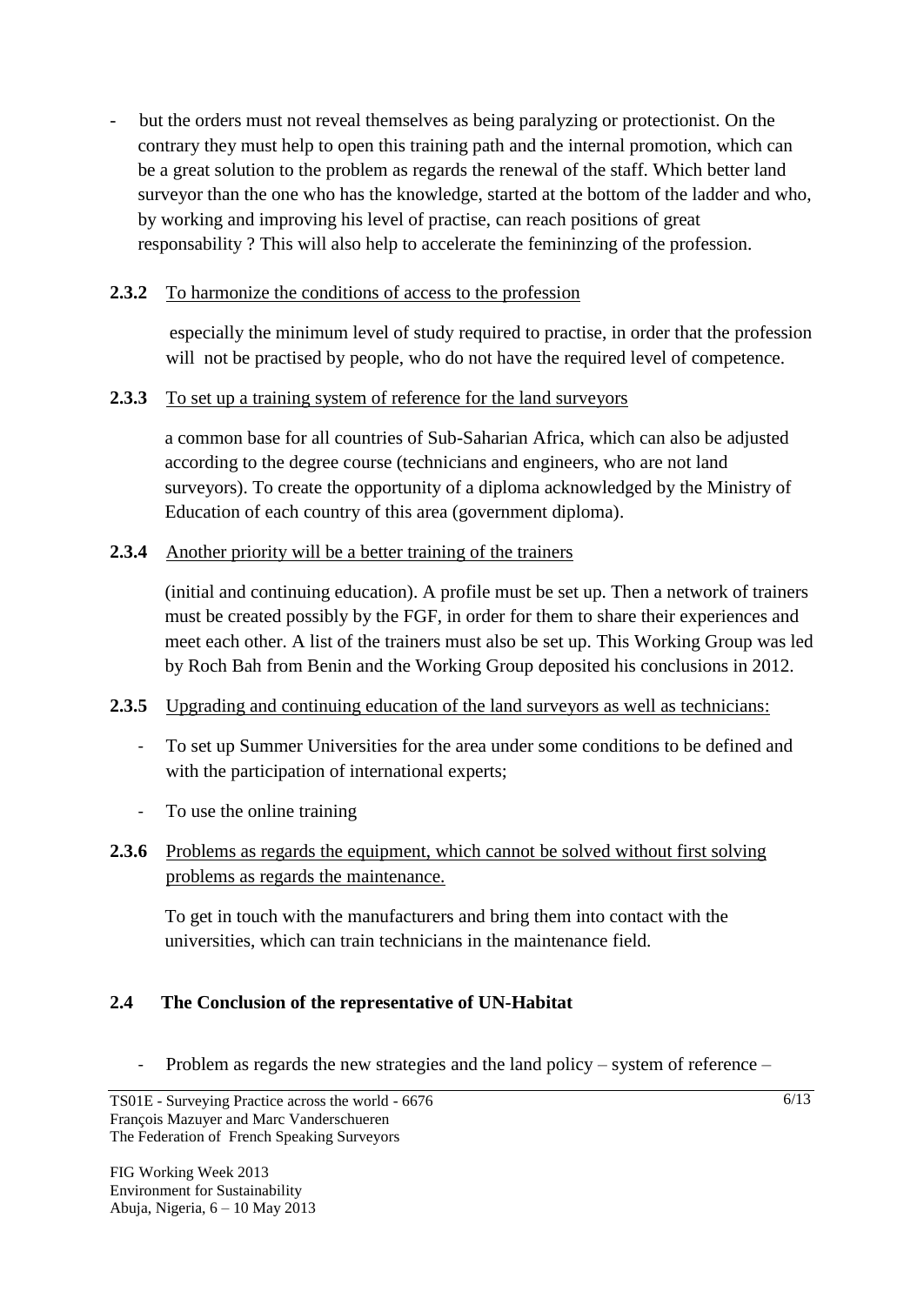which requires an update of the land surveyor's knowledge;

- Training for what and for whom? Definition of the rights beyond the title deed, customary law… ;
- Having a critical view on oneself not waiting for everything from other people;
- Starting from the existing structures before doing anything else: point of reference and excellence in the area ;
- UN-Habitat can only support regional strategies and not individual ones;
- Everyone must work together and has space for oneself, civil servants as well as people from the private sector;
- Waiting with interest for the conclusions and the recommendations of the seminar in order to compare them with the values of UN Habitat and to see how to contribute to the development of the training of land surveyors in Africa.

### **3. CASE STUDY 2 : THE SEMINAR IN OUAGADOUGOU (BURKINA FASO), (OCTOBER 2012)**

### **3.1 The Organization**

"The Country members" present were (in alphabetical order):

- Belgium
- Benin
- Burkina Faso
- Cameroon
- Central African Republic
- Democratic Republic of The Congo
- The Côte d'Ivoire
- France
- Gabon
- Mali
- Switzerland
- Togo

Moreover, was also present a non-member who participated for the first time in the work of the FGF : Republic of Congo Brazzaville.

Before the opening of the General Assembly, spoke: David Ouedraogo, President of the "Ordre des géomètres-experts" of Burkina Faso, CheeHai Teo, President of the FIG, International Federation of Surveyors, Rémy Sietchiping, representative of UN-Habitat,

TS01E - Surveying Practice across the world - 6676 François Mazuyer and Marc Vanderschueren The Federation of French Speaking Surveyors

FIG Working Week 2013 Environment for Sustainability Abuja, Nigeria, 6 – 10 May 2013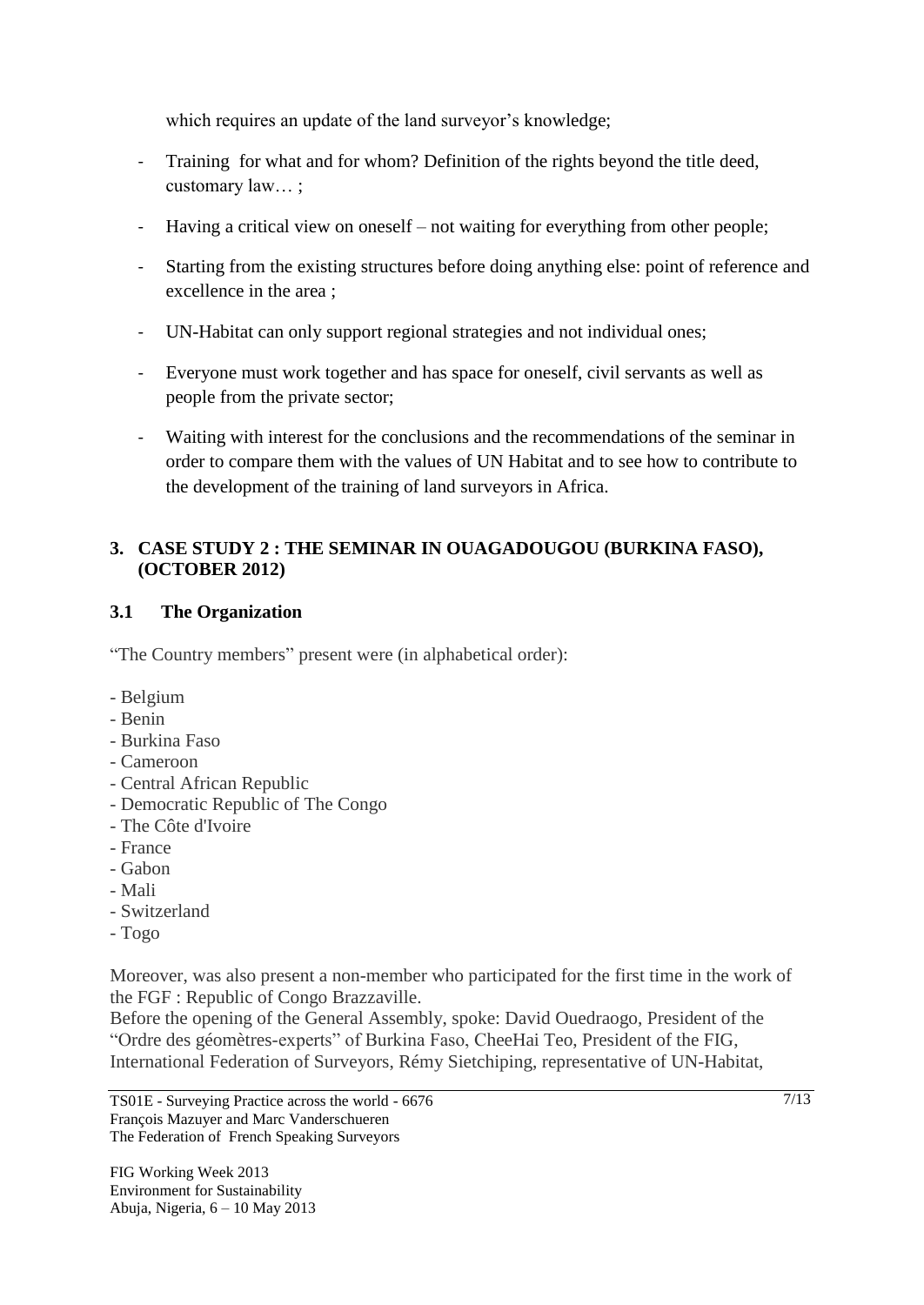François Mazuyer, President of the FGF and also Chairman of the OGE ("Ordre des Géomètres" of France). The Minister of Housing and Urban Development in Burkina Faso, Yacouba Barri, made also a speech.

Without going into details of the various speeches that were made, the President of the "Ordre des géomètres-experts" - Burkina Faso, David Ouedraogo, pointed out that it is thanks to the support of the FGF and of the "Ordre des géomètres" of France that the establishment of an Ordinal Organization respect to the surveyors of Burkina Faso was possible, namely the creation of the "Ordre des géomètres-experts" of Burkina Faso. This implementation has been possible with the right attention of the Minister of Housing and Urban Development in Burkina Faso.

During the statutory part of the General Assembly, the President referred to the moral report of the FGF and called the members of the new Board. Note that this General Assembly was open to all persons, namely:  $+ / 120$  people from a dozen countries. Subsequently floor was given to Heads of Delegations from different present countries. Note that a country member has requested an opportunity for government agencies having a direct link with the profession of surveyor (example : such as national mapping agencies) to adhere to the FGF. A modification of the statutes will take place during the General Assembly 2013. It is also planned for 2013, to formalize a Code of Ethics, which will be proposed at the General Assembly of 2013.

The second part of the General Assembly was a non-statutory part, several presentations were made on the subject of ethics, in particular by Dominique Pécaud, French sociologist who communicated on ethics. A communication was also made on professional liability insurance. Several presentations were made on the following themes: urban land management, mapping in Africa, agricultural water, the new chaintopo at 2iE (school in Burkina Faso), the evolution of the profession of surveyor DRC ...

# **3.2 University of Improvement, which were Held on 24TH and 25TH October 2012**

Between 80 and 100 people are attended to these universities (depending on the sessions.)

The themes were, among others, the following:

- Land governance;

- The cadastre;
- Mapping;
- Of the condominium;
- Management of a firm of surveyors.

Margins of universities and general assemblies, different contacts were made:

- Working session by the President of the FGF, the delegation of Burkina Faso and the representative of UN-Habitat with the Minister of Housing and Urban Development in Burkina Faso.

TS01E - Surveying Practice across the world - 6676 François Mazuyer and Marc Vanderschueren The Federation of French Speaking Surveyors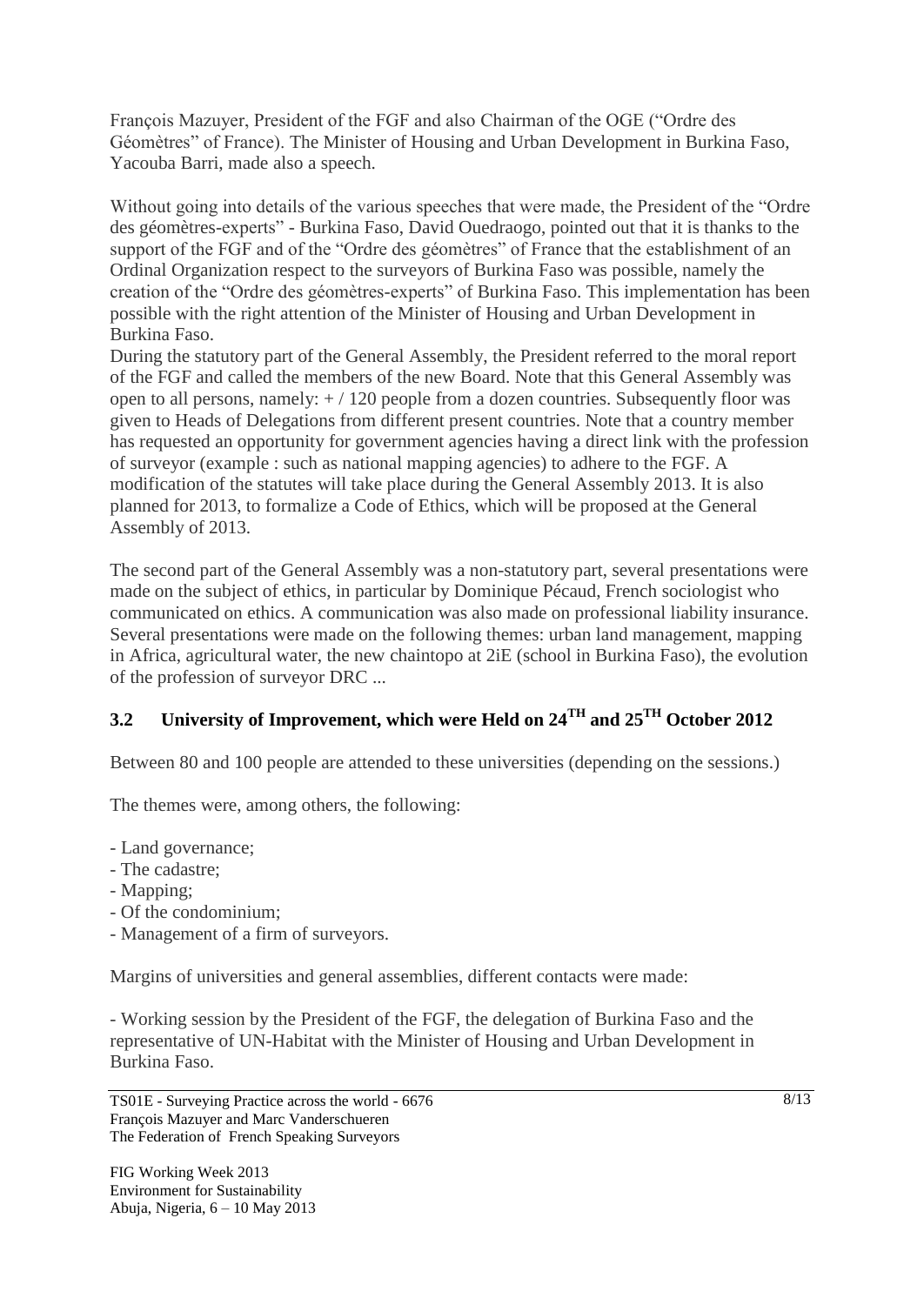- Audience with the First Minister of Burkina Faso, the President of the FGF, the President of the FIG, the representative of UN-Habitat, and the representative of Burkina Faso. - Interview between the President of the FGF and the Director of the School of Engineering 2iE, which has developed in his school, a section called "topo".

- Interview with the representative of UEMOA (Economic and Monetary Union of West Africa).

### **3.3 Conclusion of the Seminar**

The seminar succeeded by the number of participants, attendance to participate in discussions, the quality of interventions and exchanges.

It was proposed by the President of the FGF, François Mazuyer, that members of the Federation adopt the Ouagadougou Declaration announcing the engagement of the FGF in the development of a code of Ethics that should be adopted in Yaoundé in 2013. This statement was adopted unanimously by the Assembly.

Recognition of the FGF by institutions and organizations such as UN-Habitat, FIG, other political authorities in Burkina Faso is to strengthen.

It is planned that one of the theme of the General Assembly in Yaoundé will be"women's access to land and education" and will be followed by the second university.

### **4. CASE STUDY 3 : GENERAL ASSEMBLY OF THE FGF AND UNIVERSITY OF IMPROVEMENT PLANNED IN 2013**

The 2013 General Assembly of the FGF and University of Improvement 2013 are set out in the month of October 2013 in Yaoundé, Cameroon.

It is expected that such events take place over 3 days with the possibility of technical visits the 4th day.

It is expected that one day is devoted to the General Assembly of the FGF with a statutory part and a technical part with 3 training to know about GPS, VRD, GIS.

It is planned that the sessions of day 2 are held in conjunction with members of Commissions 2 (Professional Education) and 7 (Cadastre and Land Management) of the FIG.

This common session will address women's access to land and education with the testimony of three African women surveyors and with an intervention of Diane Dumashie, Chair of the Task Force Africa FIG. It is expected that the rest of the day is spent and hosted by UN-Habitat and FIG with a subject of "pro Poor Tools" as well as women's access to land.

As for the third day there is a joint symposium FGF / Commissions 2 and 7 of the FIG also organized jointly with colleagues from Cameroon. The proposed themes are:

TS01E - Surveying Practice across the world - 6676 François Mazuyer and Marc Vanderschueren The Federation of French Speaking Surveyors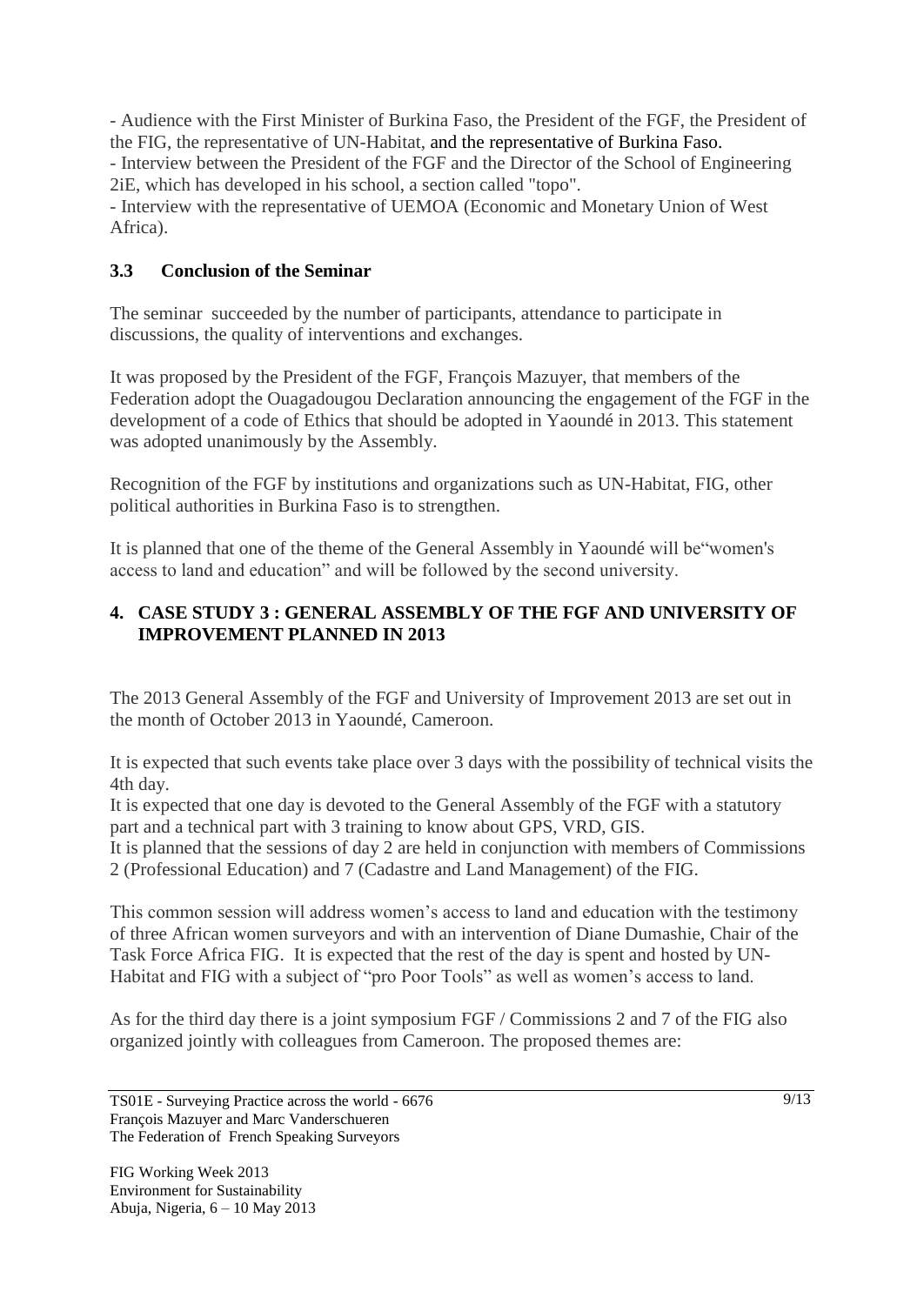- Ethics and professional online
- Climate change and natural disasters.

On the 4th day, organized by the FIG, consist of technical visits. Agreement with the authorities of the FIG, it is proposed that members of the FGF may also participate in these visits.

Remember that it is only a project at this stage and that the program may be subject to change.

### **5. OTHER PARTICIPATIONS OF THE FGF IN INTERNATIONAL EVENTS**

#### **5.1 Organization of two French sessions during the FIG Working Week 2012 in Rome.**

The FGF was invited by Diane DUMASHIE to participate in the FIG Task Force Africa workshop of the FIG, held in conjunction with the Working Week in Rome in May 2012.

### **5.2 Participation of the FGF in the Network's activities of professional French associations (RAPF)**

- Organization of **the first symposium in March 2012** on the theme of RAPF professional French-speaking.

The FGF participated in the organization of the first conference of the Network of French associations. This conference, held on  $20<sup>th</sup>$  March 2012 for the occasion of the International Day of the French-speaking, which was placed under the patronage of the Secretary General of the French-speaking Abdou Diouf, aimed to introducing the network of professional associations and giving voice to economic actors. The topics discussed to the contribution of the French-speaking in globalization, the role and contributions of the French-speaking professional actors.

- Participation of the FGF to the **Global Forum of the French language**, which was held in **Quebec City** in July 2012.

Annick Jaton represented the FGF Global Forum of the French language, held in Quebec City from 2d to 6th July 2012 by the OIF and the Government of Quebec. This conference allowed the French professional associations to pursue concrete collaboration through a shared space for exchange and active participation in various events and debates. A working session was organized during the conference to discuss the continuing vocational training and the promotion of the French language.

11 professional organizations are now part of the Network.

#### **5.3 Participation in the 1st international conference on land titling organized by UINL in**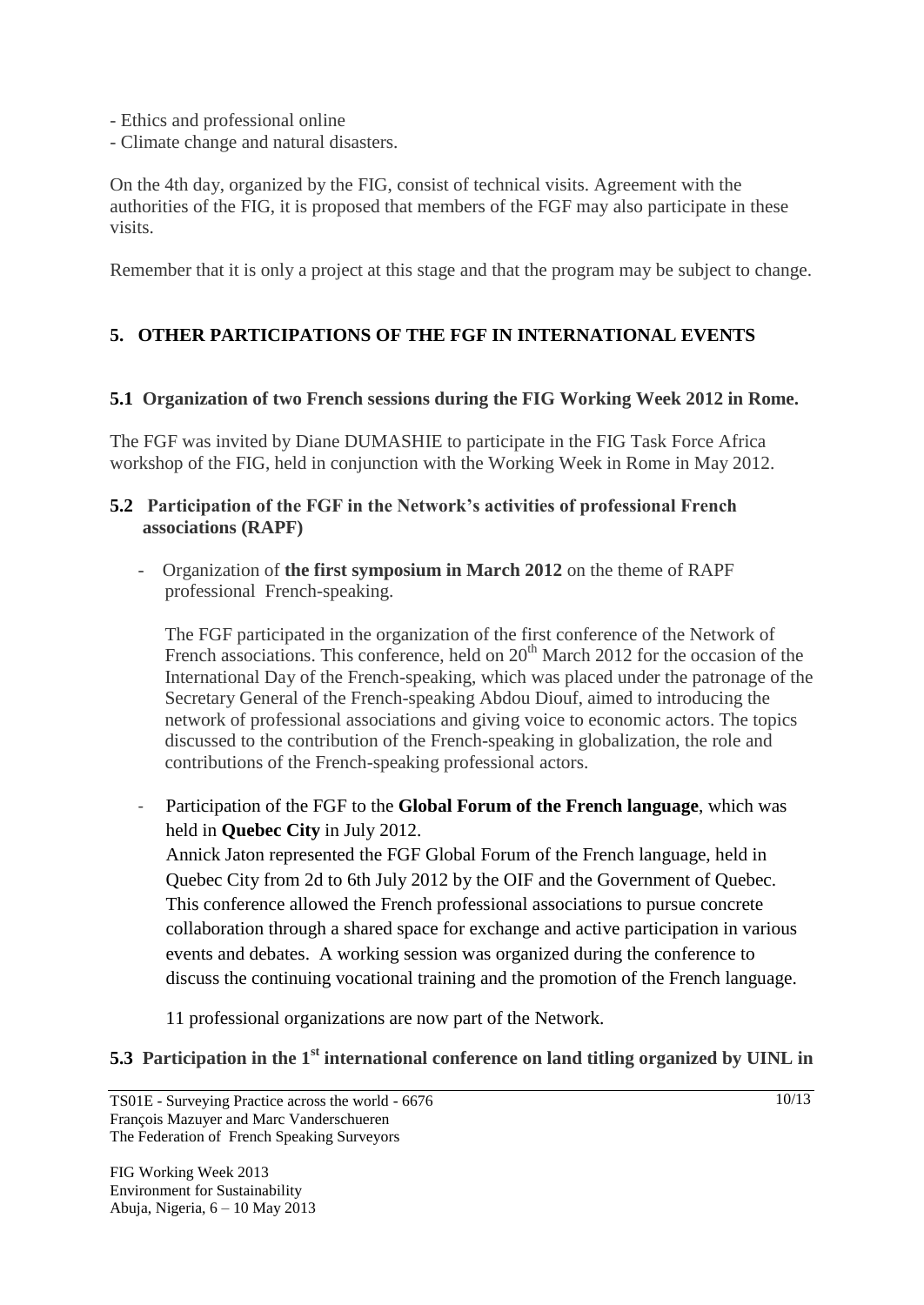### **January 2012 in Ouagadougou**

François Mazuyer participated in the international conference organized by the Land International Union of Notaries Notary of the Supreme Council on 25th and 26th January 2012 in Ouagadougou, Burkina Faso on the theme "Land Titling in the Service of Peace and Social Development of the African Continent." On this occasion François Mazuyer presented the French system of land identification and returned to the importance of land titling in African countries to secure the property rights of the people.

### **5.4 Participation in the Week of Surveyors of Cameroon in April 2012**

Alain Gaudet, outgoing president of the FGF, represented the FGFduring the week of Surveyors of Cameroon held in Yaoundé from 10th to 14th April 2012 under the theme: Contribution of the surveyor in land management and sustainable development of Cameroon. " On this occasion, the FGF was invited to participate with the FIG and the Order of Cameroon to a radio program to explain the role of surveyors internationally.

#### **5.5 Enhancing the experience of ownership in sub-Saharian Africa during the Congress of the OGE in La Rochelle, France, in September 2012**

The order of the surveyors of France (Ordre des Géomètres-experts de France) wanted to enhance the experience of co-ownership in sub-Saharan Africa on the occasion of its 41st Congress held in the city of La Rochelle from 11th to 13th September , 2012. Mr Jérôme Zampou spoke at the forum of the Congress on the evolution of ownership in Burkina Faso.

### **6. CONCLUSION**

The Federation of French Speaking Surveyors (FGF) to bring its members a technical as well as a political support to contribute to the organization of the surveying profession, to guarantee a high level of initial and continuous training and to contribute to the maintain of the use of the French language with international institutions.

### **BIOGRAPHICAL NOTES**

#### **François MAZUYER**

Practice:

- Land surveyor dplg Institute of Topometry
- Liberal practice in PEYREHORADE (LANDES) since 1980

National responsibilities:

OGE President since 2011

FIG Working Week 2013 Environment for Sustainability Abuja, Nigeria, 6 – 10 May 2013 11/13

TS01E - Surveying Practice across the world - 6676 François Mazuyer and Marc Vanderschueren The Federation of French Speaking Surveyors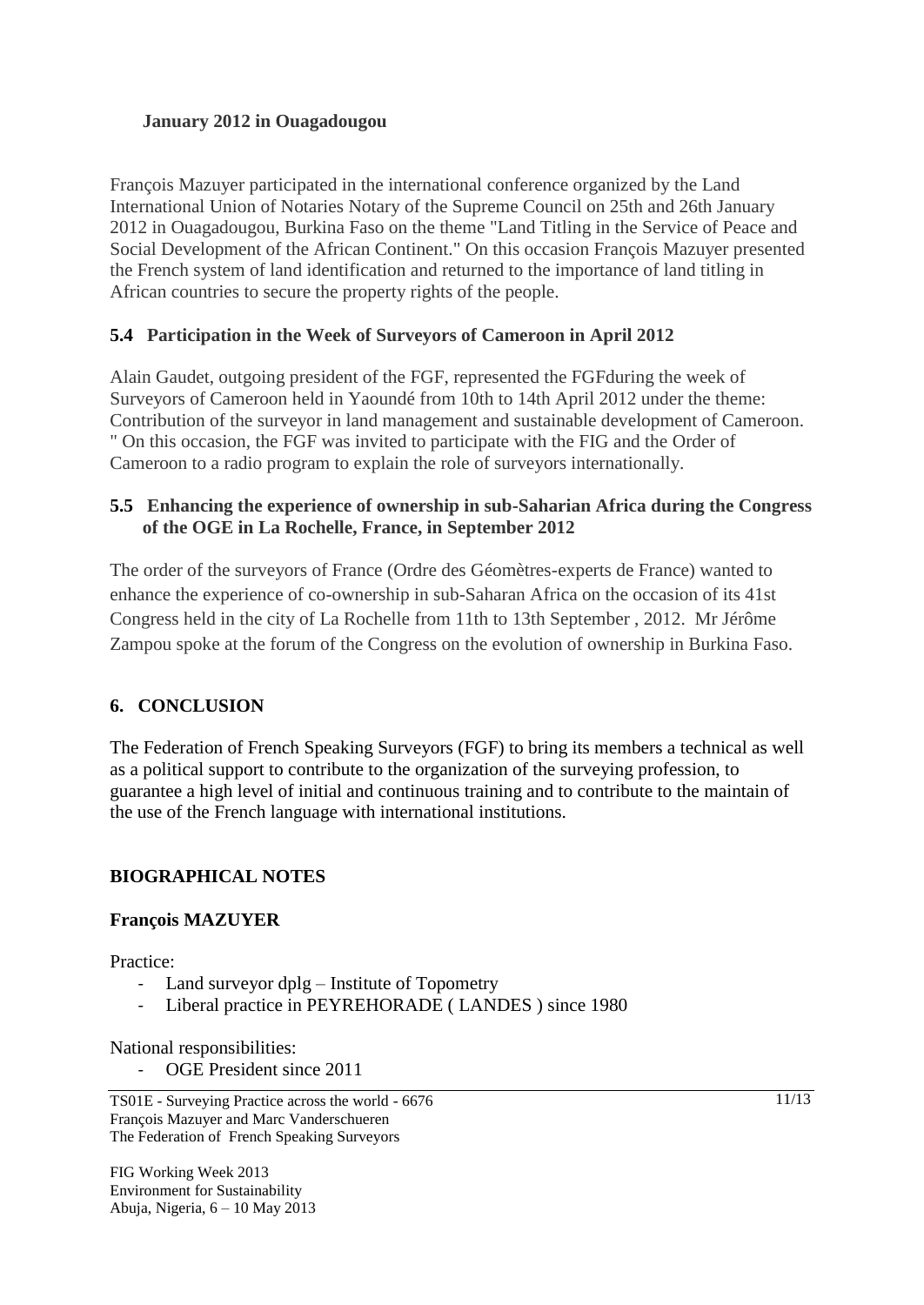- Member of OGE's international commission since 2003
- President of OGE's international commission since 2009

International responsibilities:

- President of the « Fédération des Géomètres Francophones » since 2009
- OGE delegate to the Council of European Geodetic Surveyors since 2009

#### **Marc VANDERSCHUEREN**

- Studies : Surveyor certificated by the Belgian State
- Practices : In 1978-1979, Surveyor in an Artillery Regiment (Belgian Army) In 1982-1983, Private Surveyor in London, UK
- A present : Director/Surveyor of the Fiscal and Technical Directions of the Belgian Cadastre (General Administration of the Patrimonial Documentation – Cadastre, Registration, Public Property, Mortgage Service) - in Charge of the International Relations (for the General Administration of Patrimonial Documentation)

- Professor of :  $\blacksquare$ 

- 
- Cadastre
- Town Planning
- Immovable Valuation

in High School for candidates

Surveyors in Brussels

- Delegate of the "Patrimonial Documentation Administration" of Belgium to FIG (member Affiliate FIG)

- Member of the Board of the FGF (Fédération Internationale des Géomètres - Federation of French Speaking Surveyors)

- Member of the Board of UGEB (Union des Géomètres-experts de Bruxelles – Union of the Surveyors of Brussels)

- Member of the Board of UBG (Union Belge des Géomètres-experts – Belgian Union of Surveyors)

- International Expert in Cadastre for the Democratic Republic of Congo

#### **CONTACTS**

François MAZUYER, OGE President 40, Avenue Hoche 75008 Paris France Tel. + 33 (0) 153838800  $Fax + 33 (0) 145611407$ E-mail: francois.mazuyer@geometre-expert.fr Web site : http://www2.geometre-expert.fr/

TS01E - Surveying Practice across the world - 6676 François Mazuyer and Marc Vanderschueren The Federation of French Speaking Surveyors

FIG Working Week 2013 Environment for Sustainability Abuja, Nigeria, 6 – 10 May 2013